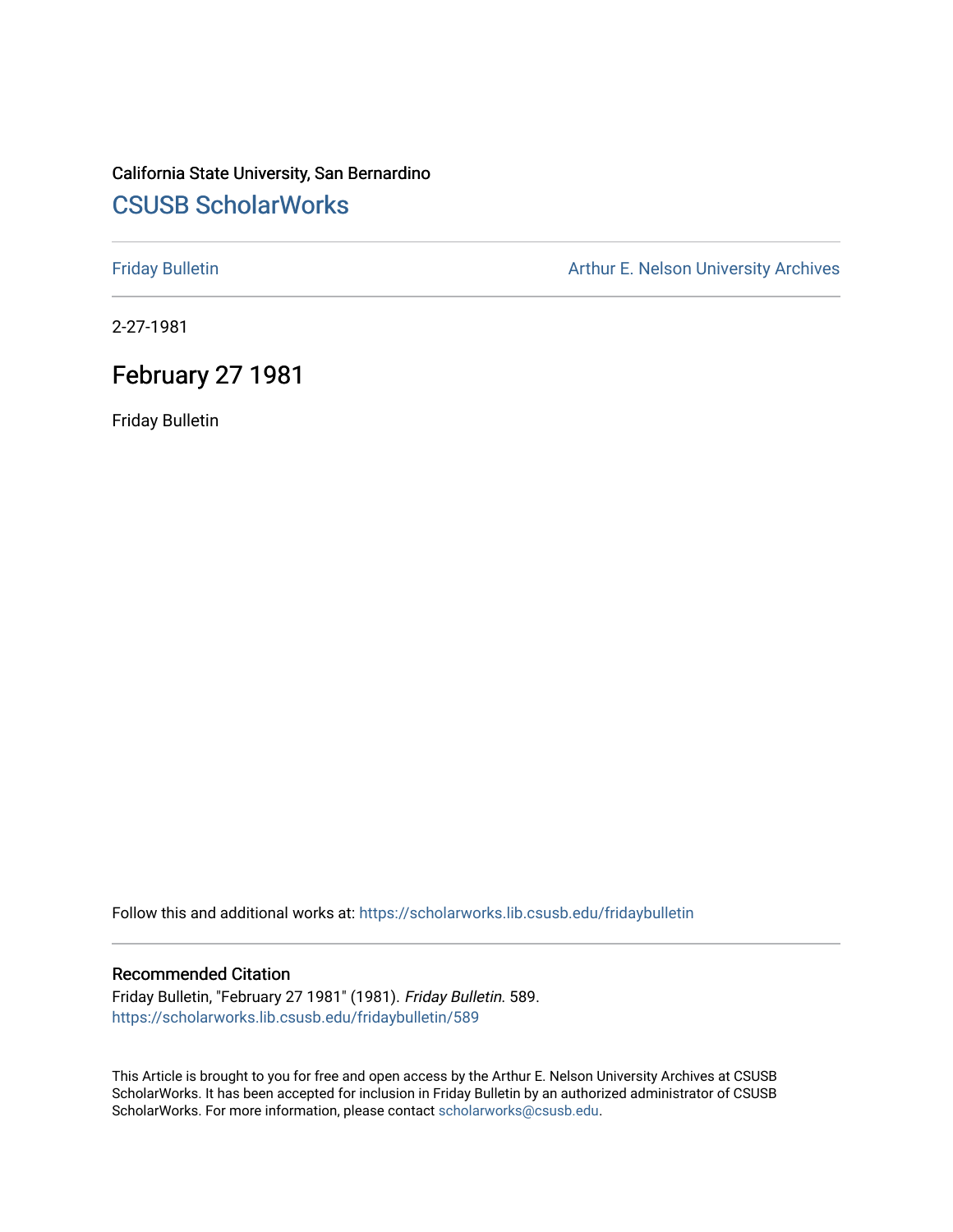



February 27, 1981

WORST WIND STORM The worst wind storm ever to hit the campus blew out windows, The company of the second text of the roofs of buildings, ripped<br>DOES MAJOR DAMAGE trees out and deposited buge amounts of dirt inside and outtrees out and deposited huge amounts of dirt inside and outside buildings last weekend.

The most severely damaged campus facility was the Student Union, where three plate glass windows were blown out between the patio and lounge and where a glass door was destroyed. The winds also ripped rain gutters off the Union roof. The building had^ to be closed for a day so the debris could be cleaned up and repairs made. Large exhaust fan covers were blown from the roofs of several other buildings.

Although dirt driven by the winds infiltrated all campus buildings, perhaps the hardest hit was the Heating and Air Conditioning Plant where soil accumulation reached more than an inch on horizontal surfaces and where even vertical surfaces were encrusted. Large deposits of dirt were also left on lawns and at the recessed entrances to buildings.

Jim Urata, director of plant operations, called the wind storm the most destructive in the campus' history. The winds' velocity on campus was not recorded due to a malfunction of the anemometer, however.

A mile away, the winds ripped roofs from houses along North Park Blvd., a block and a half from the area where the November fire burned out large tracts of homes.

**134 STUDENTS GRADUATED** There were 134 students graduated at the end of the fall quarter. Among them, Lynn Brown was graduated with high **AT END OF FALL QUARTER** honors and Charles **R**. ColuccI with honors. Both were administration majors.

Of the total, 36 students were granted master's degrees in education, business administration or public administration. The most popular undergraduate degree was administration at 29 graduates. Liberal studies was next with 22 graduates. Dual majors claimed six graduates; psychology, six; history, five; biology, criminal justice, nursing, politicai science and sociology, three each; chemistry, geography, social sciences and theatre arts, two each, and art, child development, economics, English, math, Spanish and special major, one apiece.

**NOON RECITALS SET FOR STUDENTS**  Several music majors will present recitals at noon Thursday in the Recital Hall. The recitals are free and open to everyone.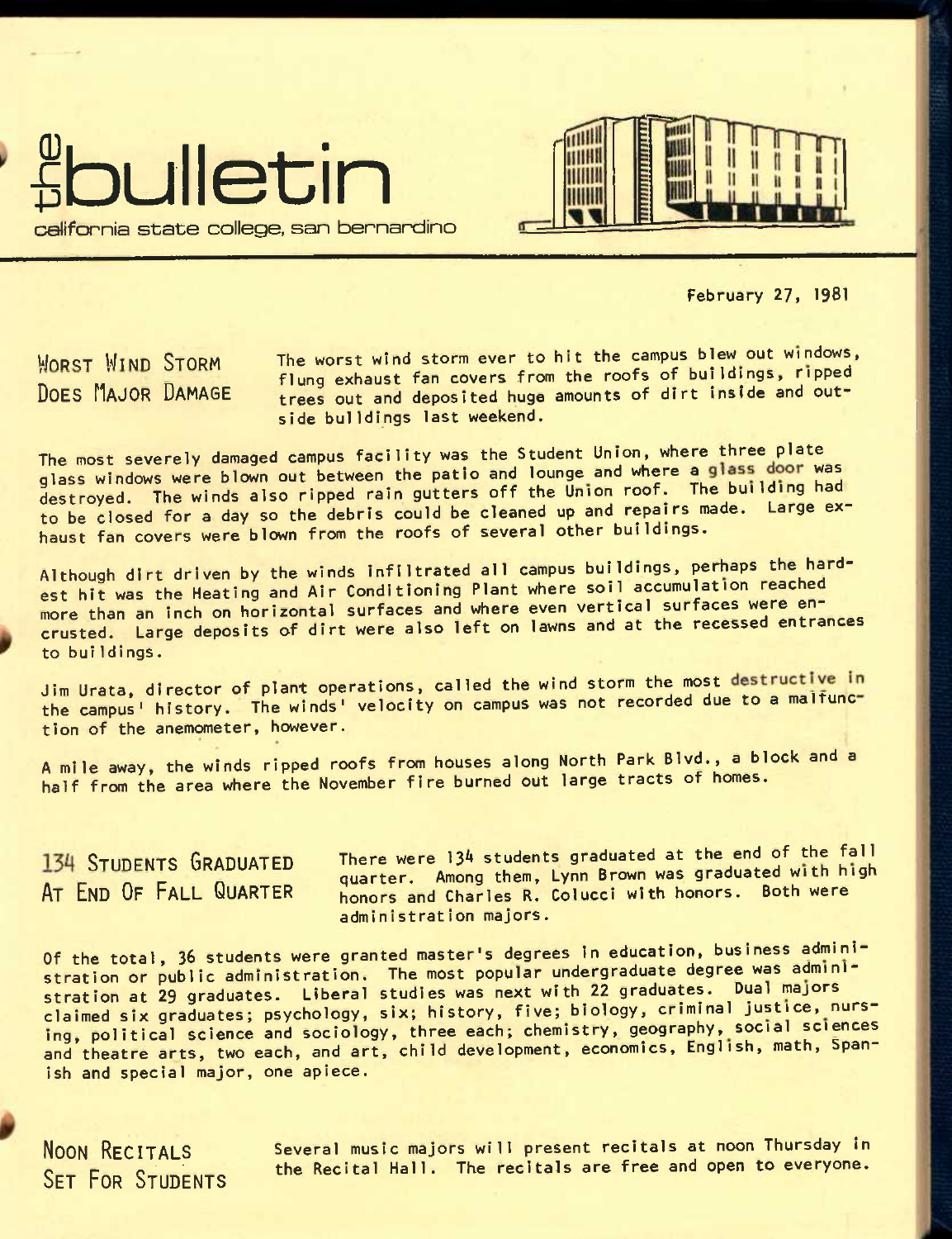**COUNSELOR FOR DISABLED** A career counselor has been added to the staff at the COUNCED THE THEFT THE CONFIDENTIAL Office of Services to Students with Disabilities. Susan Johnson will work with disabled students and their counselors to help the students formulate career objec-

tives and gain experience relating to career goals. Johnson is a graduate student in psychology. Funding for the position is from a mini-grant.

# **CALIFORNIA MART DIRECTOR To SPEAK AT MARKETING CLUB**

David Morse, director and general partner of the California Mart and International Merchandlng Center, will speak to the Marketing Club at 7 p.m., Tuesday In the SUMP Room. Everyone is invited.

Morse's talk will be titled "Marketing Through Merchandise Marts and the History of the California Mart." The California Mart is a trade center with convention space, a fashion theatre, a public relations office and related services.

The Marketing Club is designed to foster professional growth for marketing students. Kerri Acheson, lecturer in business administration, is the sponsor.

**STUDENT TO CONDUCT A** senior marketing-administration major has been asked to **Problem The Conduct a seminar at the Abilities Unlimited Exposition in**<br>CONFERENCE SEMINAR Los Angeles April 9-12. The exposition offers displays and Los Angeles April 9-12. The exposition offers displays and demonstrations of products and services for disabled persons,

as well as seminars and workshops on more effective rehabilitation and independent living for the disabled.

Nick Hambrick will discuss the Transitional Living Center in San Bernardino, a type of halfway house for disabled persons seeking an independent lifestyle. As a member of Rolling Start, the sponsoring organization, Hambrick has been intimately involved with development of the center.

**MIDDLEBROOK SHOW** The David Middlebrook exhibit will close at the Art Gallery CLOSES MARCH 6 March 6. Middlebrook's works include casein, acrylic and India ink drawings and glazed whiteware ceramics. Art Gallery hours are 9 a.m.-noon and 1-3 p.m., Monday through Friday.

The California State College, San Bernardino BULLETIN Is published Fridays by the Public Affairs Office, AD **117»** extension **7558.** Items for publication should be received in writing by noon Tuesday.

Edna Steinman, Director of Public Affairs<br>Editor . . . . Charles Hand Calendar Items . . . . Ruth Moran Printed in the Duplicating Center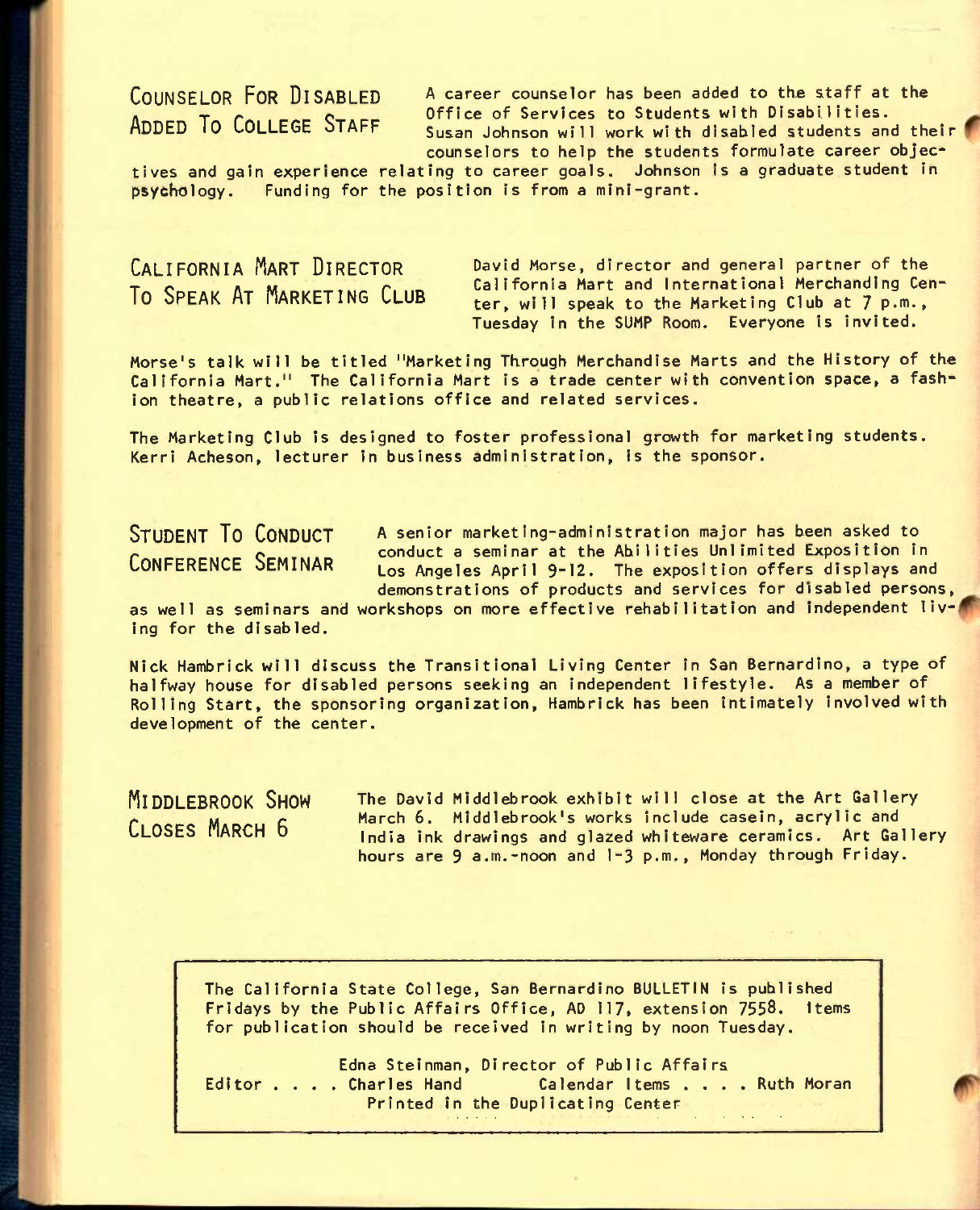# A<sub>T</sub> CSCSB WEDNESDAY **is invited.**

**POET TO GIVE READING** Nationally known California poet Robert Hass will give a reading at 7 p.m., Wednesday in the SUMP Room. Everyone

Hass won the Yale Younger Poets award in 1973 for his book "Field Guide." He has been hailed by critics as the strongest winner of the prize in the last 10 or 15 years. He also won the William Carlos Williams Award with the book "Praise" in 1980. Hass has published poetry and criticism in such periodicals as Atlantic Monthly, the Kenyon Review and Poetry.

**TWO NEW EXHIBITS** Two new exhibits will open in the Library during the coming The Hottle Little of the Week. A display of Danish museum posters begins tomorrow<br>To OPEN AT LIBRARY and a collection of National Orange Show memorabilia opens and a collection of National Orange Show memorabilia opens March 6.

The Danish museum posters are considered representative of some of the best of the genre. Originally created to advertise exhibits at several Danish museums, they are now considered works of art. The posters were done by well known Danish artists and range from highly creative graphic/artwork designs to type-only styles.

The Orange Show memorabilia display will cover the history of the show from its inception in 1911 to the 1960's. Materials will include postcards, pictures, banners, buttons and other materials. Historical excerpts will accompany the display, as will magazine and newspaper articles. The show promotes the area's citrus economy.

The photos range all the way back to the show's earliest days and include some of the more elaborate sculptures created from the local citrus crop.

SENIOR FEE WAIVER Plenty of spaces are still available in the older citizen's  $\frac{1}{2}$ . Fee waiver program. The college has been assigned 43 openings<br>SIOTS STILL OPEN and only about 25 have been filled to date. The program and only about 25 have been filled to date. The program allows California senior citizens to attend college for \$11 in

fees, plus the cost of books and parking. The application and student service fees are waived.

Any California resident 60 years or older who meets regular admission requirements is eligible for the program. Program participants register for classes on March 27, the "dead" day between regular enrollment and late registration. More information may be obtained by calling Admissions, ext. 7319.

LACHAISE PEACOCK For at least the next year, the eight-foot peacock displayed in **D CONCORNET CONSUMER**<br>REMAINS AT CSCSB and floor of the campus Library. The Art Department chairman. main floor of the campus Library. The Art Department chairman, Dr. Julius Kaplan, negotiated the long-term loan with the

Lachaise Foundation because of the enthusiastic reception received by the Lachaise exhibit.

The peacock was sculpted by Lachaise in the 1920's to ornament the garden of a Long island estate. When the estate was sold, the Lachaise Foundation bought the work for its permanent collection.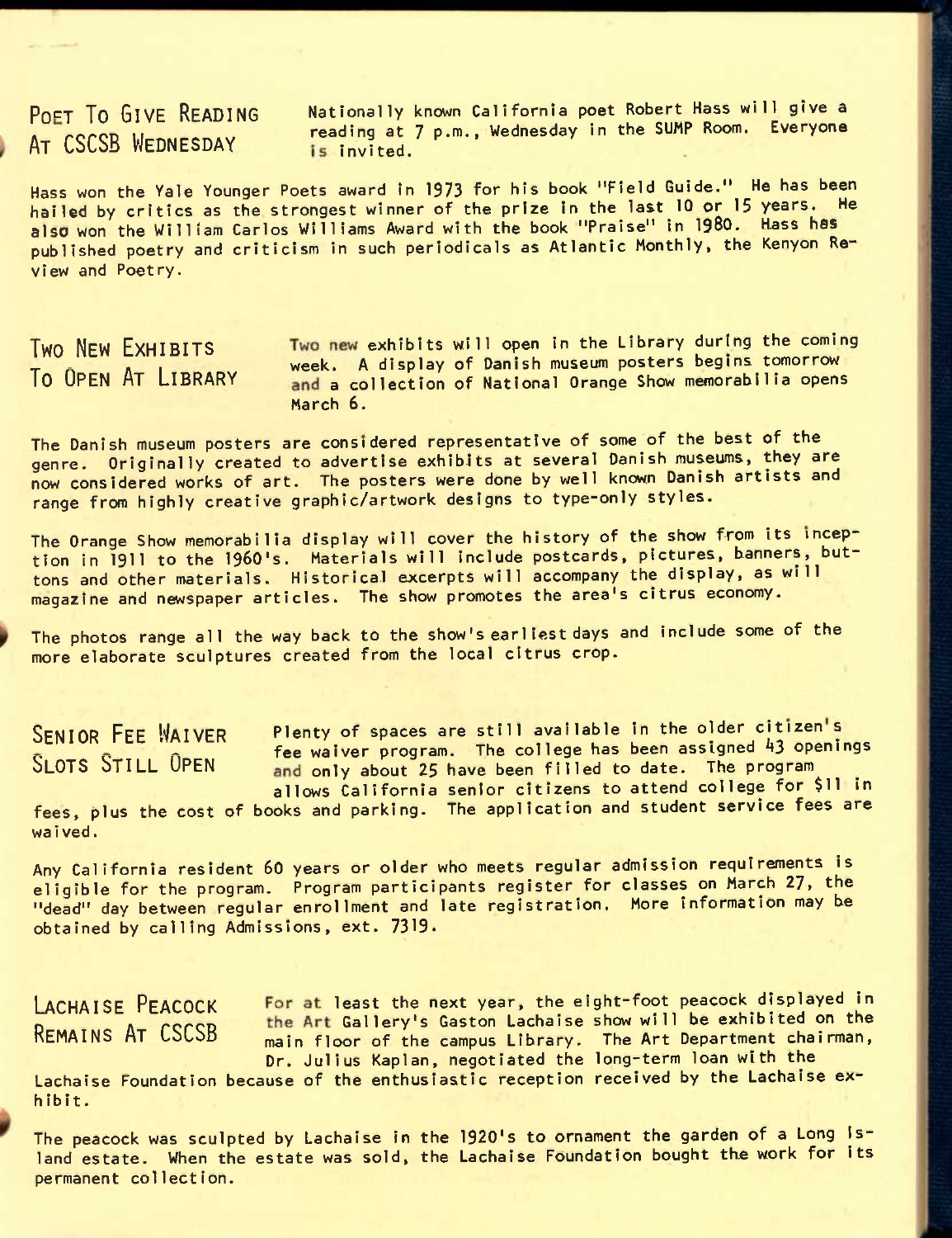**"ARMS AND THE MAN" TICKETS AVAILABLE** <sup>t</sup>

Tickets are still available for the Theatre Arts Department's production of George Bernard Shaw's "Arms and the Man," which runs tonight, tomorrow and reopens Tuesday for a five-day run. All performances start at 8:15 p.m. in the Theatre.

The play closes March 7. Reservations may be made by calling the Theatre Department at ext. 7452. Tickets are \$3.50 general admission and \$1.75 for senior citizens and students with identification. Tickets will also be sold at the door.

**FRENCH PIOVIES NEXT ON FOREIGN FILM PROGRAM** 

"Marlus" and "Fanny," two of the films which originally made up Marcel Pagnol's trilogy "Marius, Fanny and Cesar," will be the foreign film program this week. The theme of the stories is the naturalness of French pro-

theme of the stories is the naturalness of French <sub>r</sub><br>vincial life. The films, which run slightly more than four hours, will begin at 7 p.m.. tomorrow in PS 10.

**SAN BERNARDINO MEMORABILIA CLOSES AT LIBRARY MONDAY** 

The display of San Bernardino memorabilia closes at the Library Monday. The exhibit includes pictures and postcards showing early San Bernardino and area cities and towns. The visual display is Materials on display include a map of Fort San

accompanied by historical excerpts. Bernardino and historical events.

**N.YI FELLOWSHIPS** The application deadline for the New York City Urban Fellowships Program is March 13. The program is designed to give college seniors and graduate students a chance to play a

meaningful role in city government, especially in problem-solving roles. Further information may be obtained from Urban Fellows Program, 32 Worth St., New York, N.Y., 10013 (212) 566-3952.

**SPEAKING OUT** or. Richard Ackley (Academic Administration) spoke on "Can America Survive a Nuclear War?" before the Yucaipa Valley Republican Women's Club Feb. 20.

Dr. Ernest Garcia (Education) spoke Tuesday to a meeting of the Uptown Lions Club in San Bernardino on "Education: Ten Years Hence." He also presented a paper, "Teachers for the Exceptional Bilingual Child," at the Council of Exceptional Children conference in New Orleans on Feb. 20.

Dr. Marsha LIss (Psychology) spoke on "The Image of the Woman Professional" before a meeting of the inland Area Medical Records Association yesterday in Fontana.

Debra Nelson (Physical Education and Recreation) spoke to the Arrowhead Association for the Education of Young Children on "Perceptual-Motor Developmental Activities for the Young Child" Feb. 18.

Dr. Robert Schwabe (institutional Research) was moderator for a discussion of "The Future for Schools of Education in Times of Declining Enrollments" Wednesday during the annual conference of the California Association for institutional Research in San Francisco.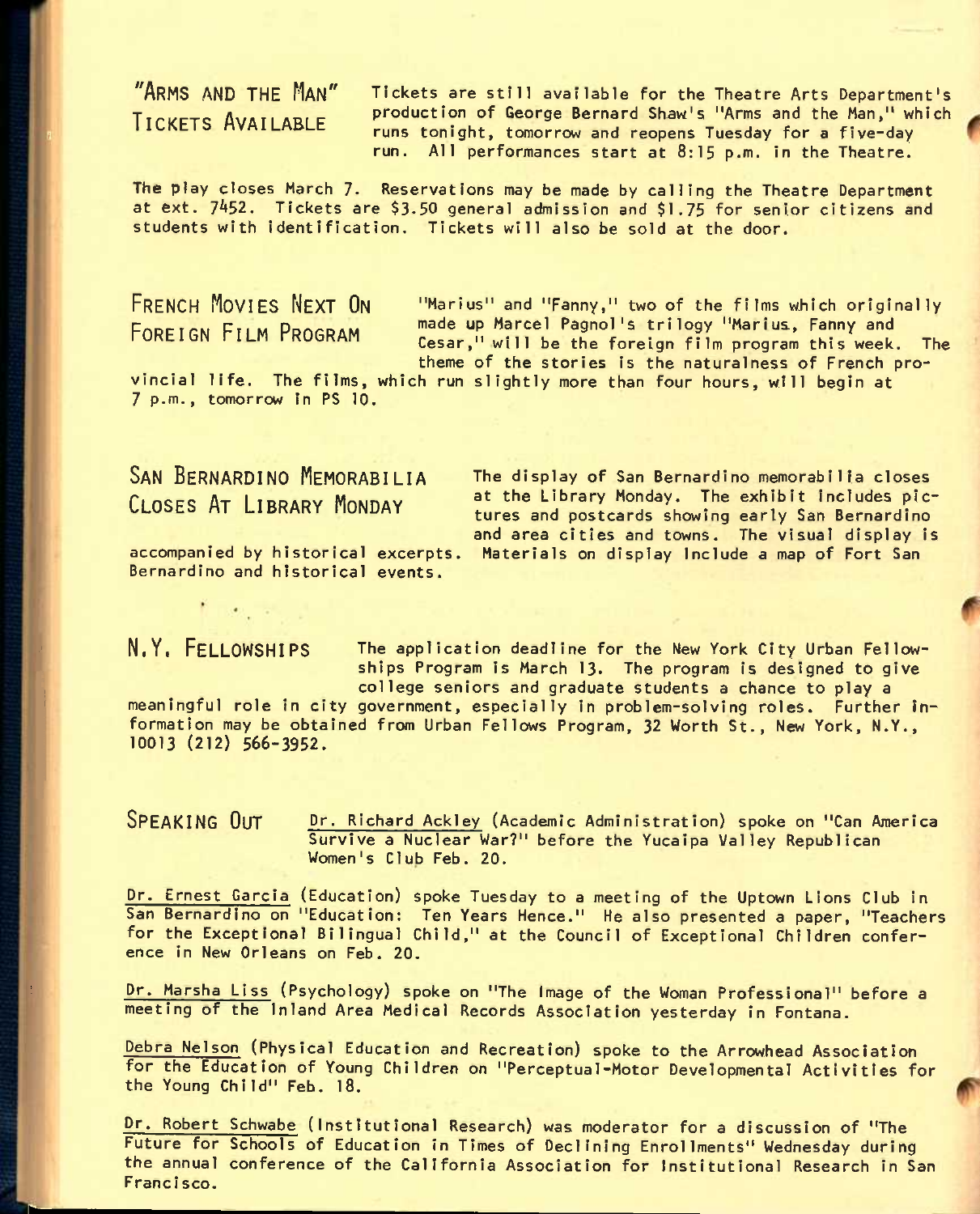- NOTEWORTHY Dr. Paul Esposito and Lynn Moss (both of the Placement Center) appeared on "Take Your Stand," a weekly feature on KCIN radio in Victorville Feb. 20. They discussed the center's function and purposes
- PERSONALS The college congratulates Mr. and Mrs. Mike Bristow (Jannice, Admissions and Records) on the birth of their first child, a daughter, born Feb. 7. The baby, Jennifer Lynn, weighed 8 lb., 6 oz.

## **ADMINISTRATIVE OPPORTUNITIES**

California State University, Hayward, Associate Dean, School of Education.^ Apply to Associate Dean's Search Committee, School of Education. Application deadline: March 2.

### **PERSONNEL**

Activities Activities Director—Salary \$20,616- \$24,828; full-time, permanent. Apply by Apri1 15.

*9* 

### Hous ing

Director of Housing—Salary \$20,616/ \$26,004-\$24,828/\$31,380, depending on qualifications for Student Program Officer III or IV; full-time, permanent. Apply by April 15.

### **Library**

Clerical Assistant 1lA—Salary \$946- \$1130/mo.; full-time, temporary to June 30. Apply by 2 p.m., March 6.

### Accounting

Bookkeeping Machine Operator I--Salary \$925-\$1105; available May 1, 1981. Apply by 2 p.m., March 6. Temporary to Jan. 30, 1982.